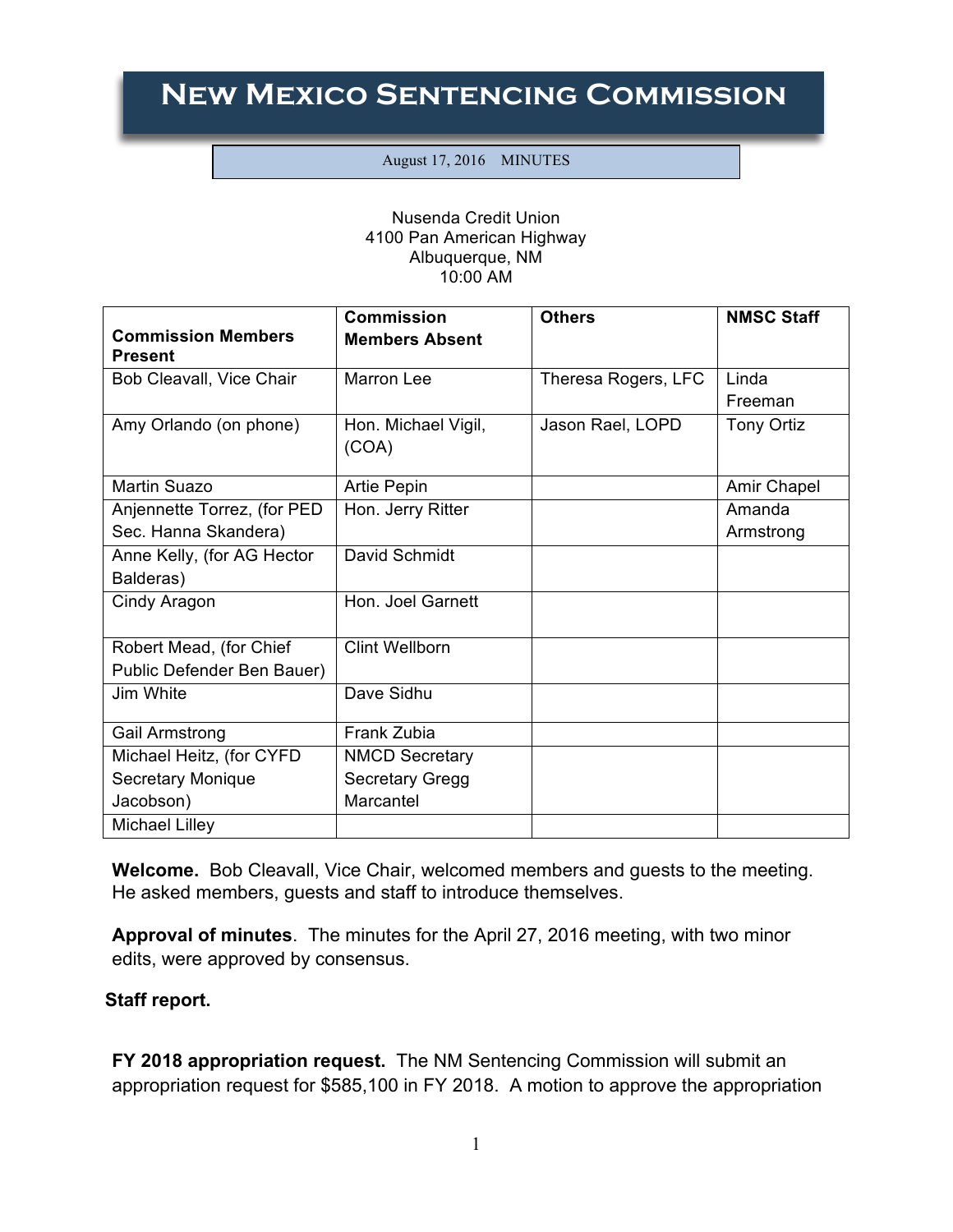request in that amount was adopted. NMSC staff will present the appropriation request to the Legislative Finance Committee in October.

**FY 2018 strategic plan.** An electronic copy of the FY 2018 strategic plan was provided to Commission members prior to the meeting. A motion to approve the strategic plan was adopted.

**FY 2017 resolution regarding notice of public meetings.** An electronic copy of the resolution was provided to Commission members prior to the meeting. A motion to approve the resolution was adopted.

**NMSC Research Projects.** Staff summarized work on the following research projects:

**Prison population forecast**. This report was published in July 2016 and has been transmitted to the NM Corrections Department, Sentencing Commission members, staff at the Department of Finance and Administration and the Legislative Finance Committee, and other policy makers. The forecast will be presented to the legislative Courts, Corrections and Justice committee later this summer.

**Resource needs assessment for the Judiciary, District Attorneys and Law Offices of the Public Defender.** The annual resource needs assessment will soon be completed. Upon completion, the assessment will be provided to the Administrative Office of the Courts, the Administrative Office of the District Attorneys, the Law Offices of the Public Defender, Sentencing Commission members, and staff at the Legislative Finance Committee and Department of Finance and Administration. This is the final year that the resource needs assessment will be produced by Sentencing Commission staff, as it has been ten years since the original workload study was performed.

**County Detention Facility Reimbursement Act**. Staff is collecting surveys submitted by counties and validating the information in the surveys. Prior to December  $1<sup>st</sup>$ , Sentencing Commission staff will provide information to the local government division of DFA that informs the distribution of funds to eligible counties.

**Updated study regarding length of stay in county detention facilities**. Sentencing Commission staff is currently working on a third generation study that analyzes length of stay in county jails. The previous two studies have been very useful to county and state officials throughout the state.

**Report from the Justice Information Sharing Council.** Amir Chapel briefed the Commission members on behalf of Regina Chacon. Mr. Chapel noted that the Justice Information Sharing Council (JISC) has been a forum for discussion and work related to the Department of Public Safety's development of a criminal records database and subsequent provision of criminal history information to the Judiciary and law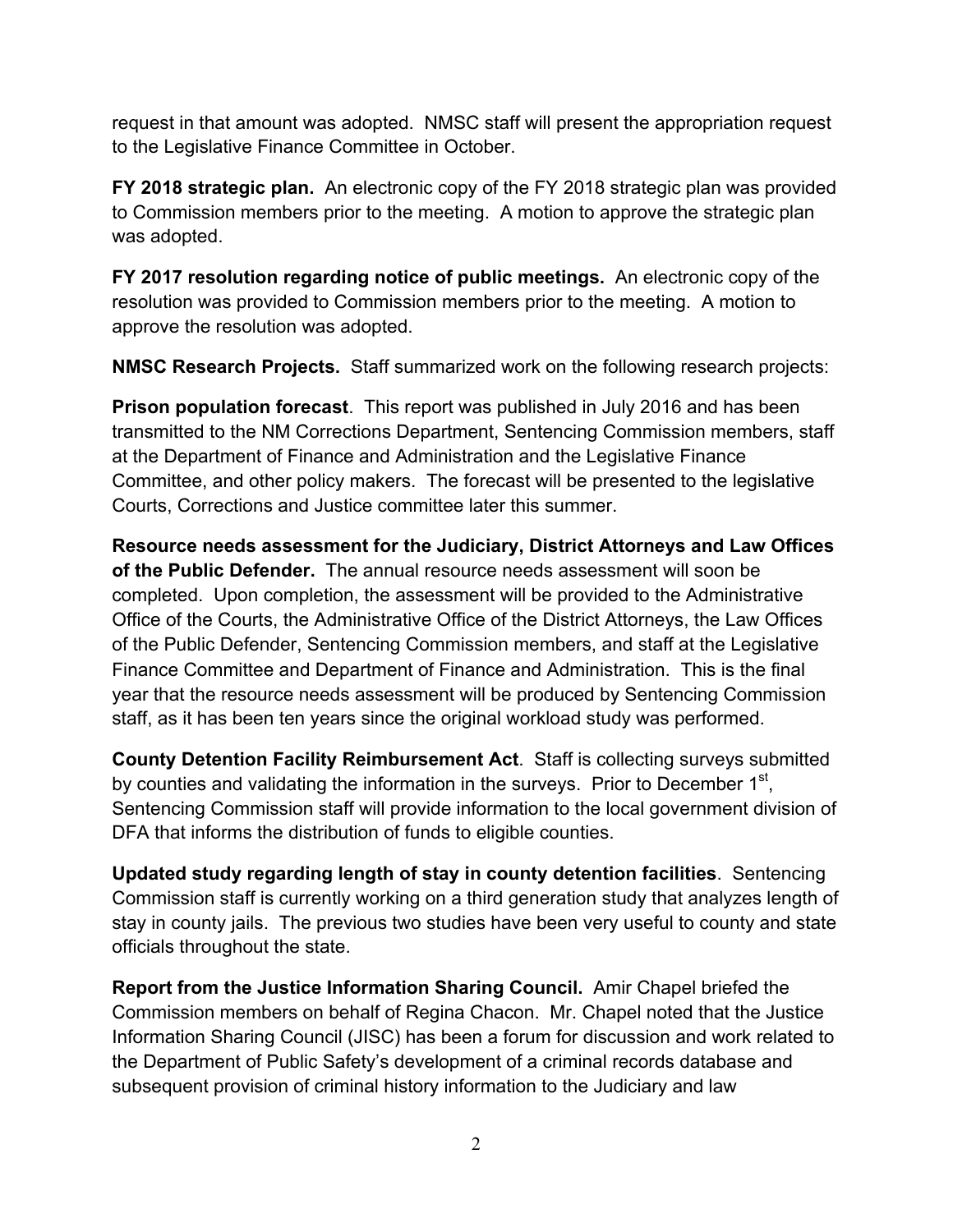enforcement agencies.Ms. Chacon and her team at the Department of Public Safety (DPS) are shepherding this project through the Department of Information Technology (DoIT). Once the project receives a green light from DoIT, funding for the project will be released. The DPS team has been meeting with representatives from the Judiciary and criminal justice agencies to initiate planning for data sharing. The administrative aspect of this project involves hiring employees, purchasing equipment and supplies, and securing office space for the employees. DPS has begun interviewing potential employees. The DPS team will schedule a meeting with CYFD officials to ensure that juvenile information in the clearinghouse is in compliance with confidentiality standards in the NM Children's Code. DPS plans to initiate a pilot program in early October 2016. The Bernalillo county Metropolitan Court and the 2<sup>nd</sup> Judicial District Court will not be included in the initial roll-out of this project, as both those courts already have staff who are dedicated to producing criminal history reports for arrestees. Finally, DPS is aware that this is a multi-faceted project and will be an ongoing, evolving effort.

**Report from the Juvenile Committee.** Bob Cleavall, Juvenile Committee Chair, briefed the Commission members. He noted that on August  $18<sup>th</sup>$ , he will join Gail Armstrong and NMSC staff for a meeting with officials from the Council of State Governments (CSG). The CSG officials are meeting with juvenile justice stakeholders to determine if New Mexico is interested in working with the CSG on a statewide juvenile justice improvement initiative.

Chairman Cleavall then summarized a presentation by CYFD Secretary Monique Jacobson at the most recent Juvenile Committee meeting, regarding the PullTogether Initiative. The initiative is intended to make it easier for New Mexican families to access resources available in their communities. The initiative also serves as a resource for New Mexicans who want to help in their communities, by fostering or adopting a child, donating a backpack to a child in need, or reporting child neglect or abuse. The web site address for the initiative is pulltogether.org. This effort will serve as a hub for families who are seeking resources throughout the state, including low-cost child care, no-cost or low-cost activities for families and children, and substance abuse or mental health treatment services. Currently, only one-third of families eligible for low-cost child care assistance apply for the assistance. This initiative is intended to make it easier for CYFD and community leaders to work together on behalf of families and children in New Mexico. Finally, the Juvenile Committee members agreed that the NM Sentencing Commission web site should have a link on its home page to the PullTogether web site.

During the remainder of the 2016 interim, the Juvenile Committee will focus on the work of the Bernalillo county task force regarding heroin and opioids, early childhood issues and programs, and will review and discuss juvenile justice-related legislative proposals likely to be introduced in 2017.